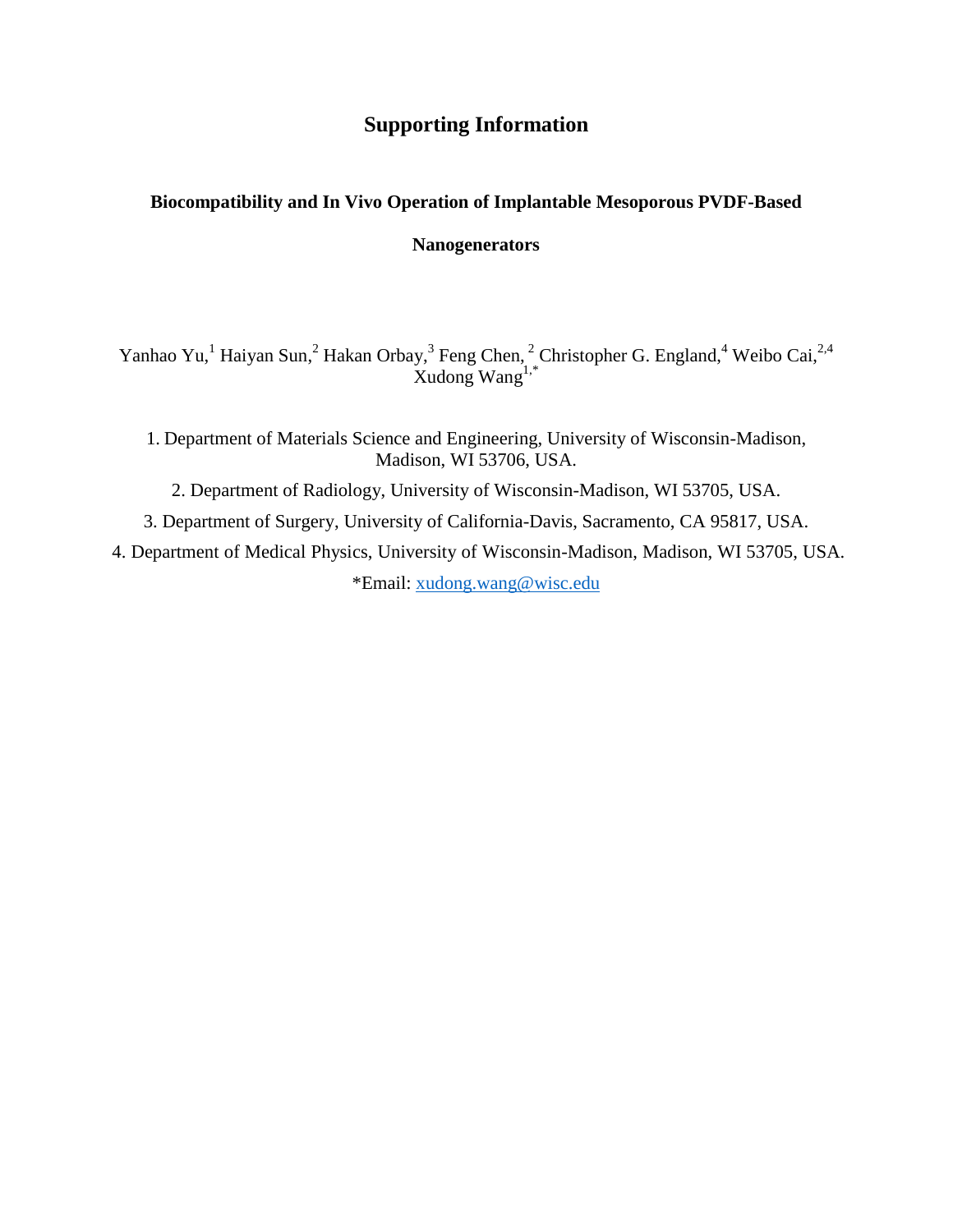

**Figure S1.** SEM image of the mesoporous PVDF film with pore sizes ranging from 30-500 nm.



**Figure S2.** Fourier transform infrared (FTIR) spectrum of the mesoporous PVDF film, where representative peaks of the piezoelectric β-phase at 840 and 1280 cm<sup>-1</sup> could be clearly identified.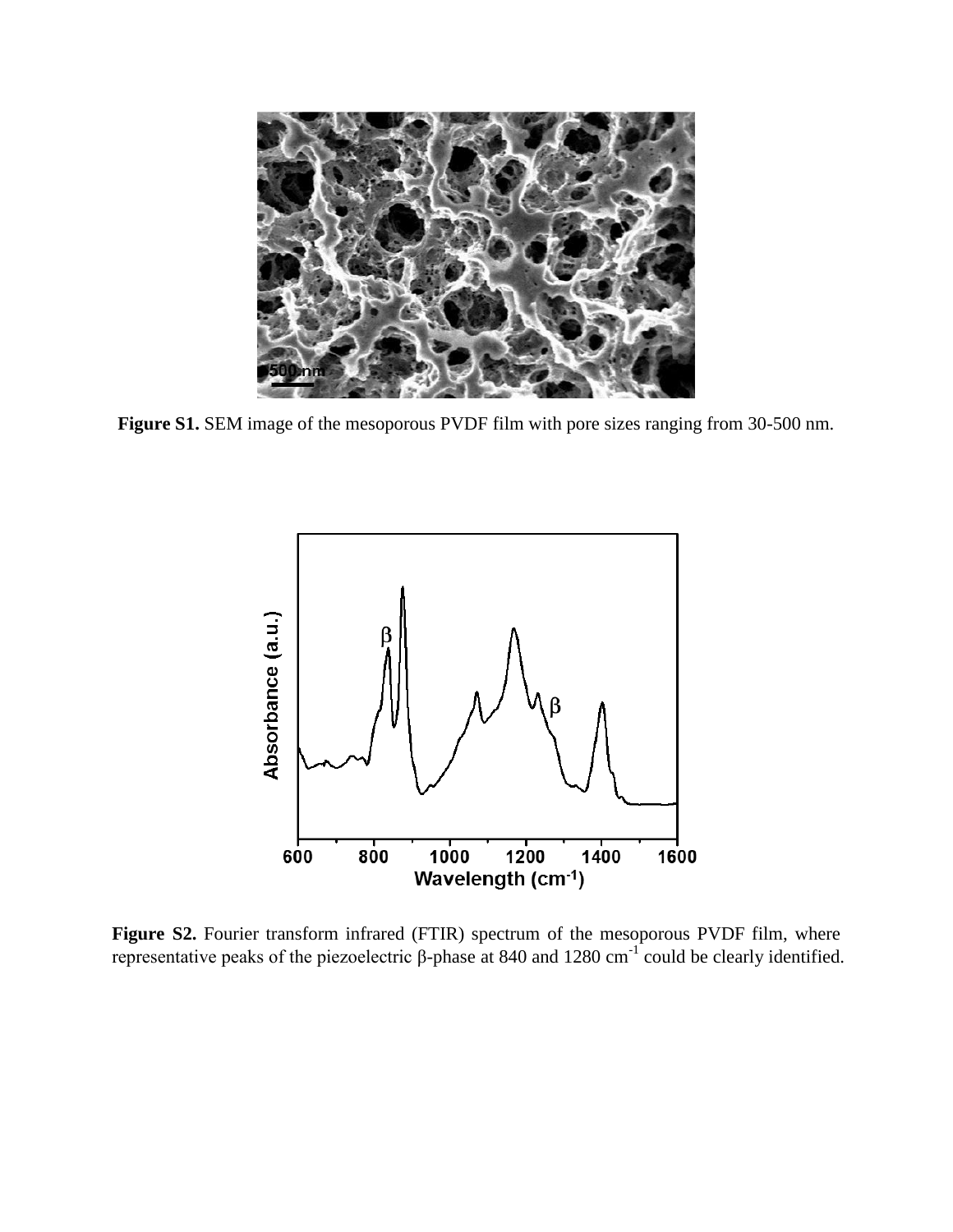

**Figure S3.** The voltage output of the PDMS NG responding to a 20 Hz periodical deflection in a cantilever mode.